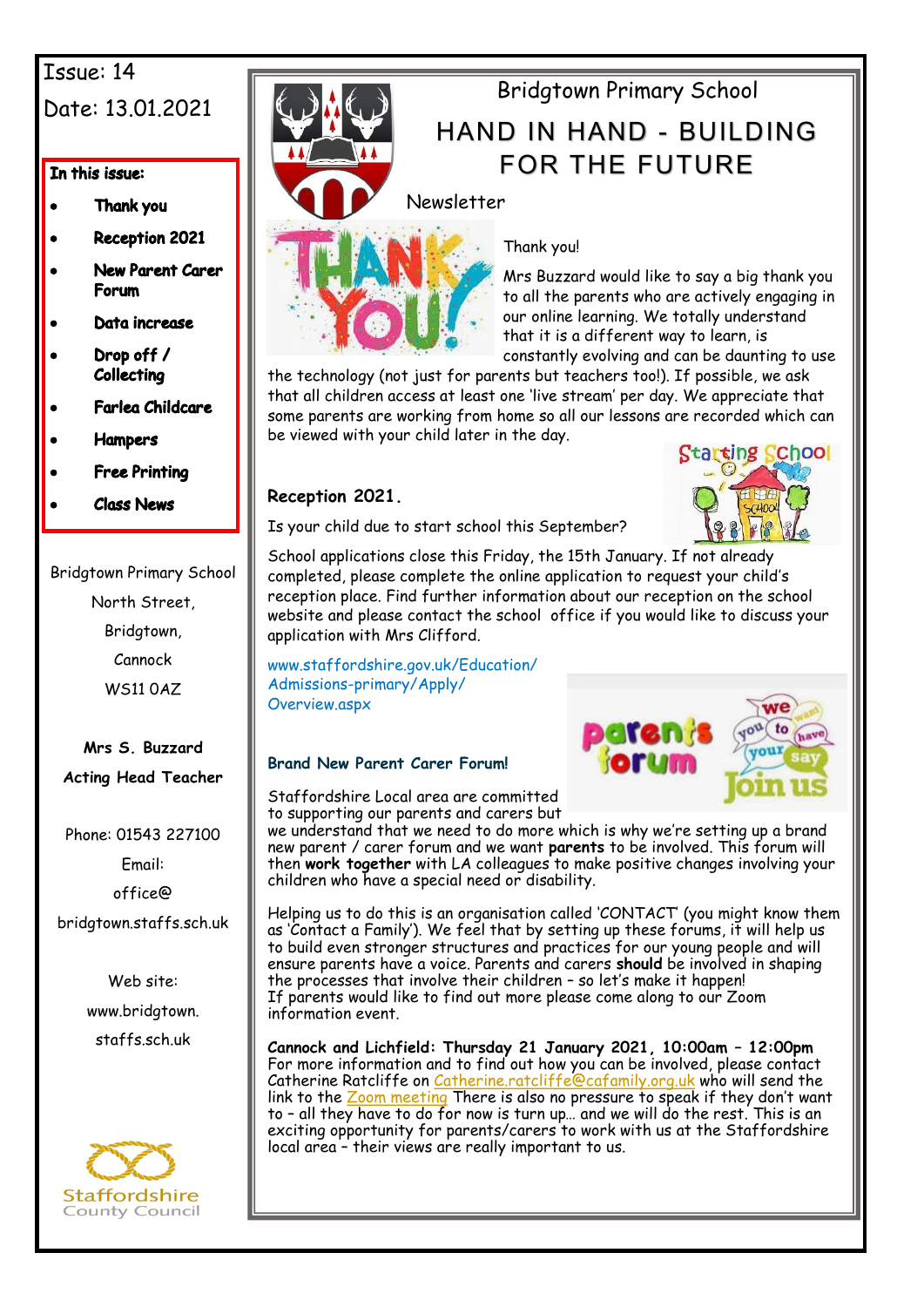### **Free Data Increase**

Are you struggling with live streaming? Does you screen keep freezing?

DfE is working in partnership with mobile network operators to help schools support disadvantaged pupils in years 3 to 11 who rely on a mobile internet connection when their face-to-face education is disrupted by coronavirus (COVID-19).

Disadvantaged families may be able to benefit from free increases to their mobile data if they're a customer of either:

- $\circ$  FF
- $\lozenge$   $O2$
- Sky Mobile
- SMARTY
- Tesco Mobile
- Three
- Virgin Mobile
- Vodafone

This scheme temporarily increases data allowances for mobile phone users on certain networks. This is so that children and young people can access remote education if their face-toface education is disrupted.

Schools, trusts and local authorities can request mobile data increases for children and young people who meet all 3 of these criteria:

- do not have fixed broadband at home
- cannot afford additional data for their devices
- are experiencing disruption to their face-to-face education

Please contact the school on office@bridgtown.staffs.sch.uk to see if you are eligible.

For each request, we need to know:

- the name of the account holder
- the number of the mobile device
- the mobile network of that device (for example Three)

#### **Another option for increasing internet access**

If increasing mobile data isn't a suitable option for some children, schools can also [request 4G wireless](https://get-help-with-tech.education.gov.uk/how-to-request-4g-wireless-routers)  [routers.](https://get-help-with-tech.education.gov.uk/how-to-request-4g-wireless-routers) Please contact the school office who can help: office@bridgtown.staffs.sch.uk

### **Drop off and Collection**

We must stress that when you are dropping off or collecting your child a mask MUST be worn. Please leave promptly after drop off / collecting and if you need to speak to your child's class teacher make an appointment at the school office.